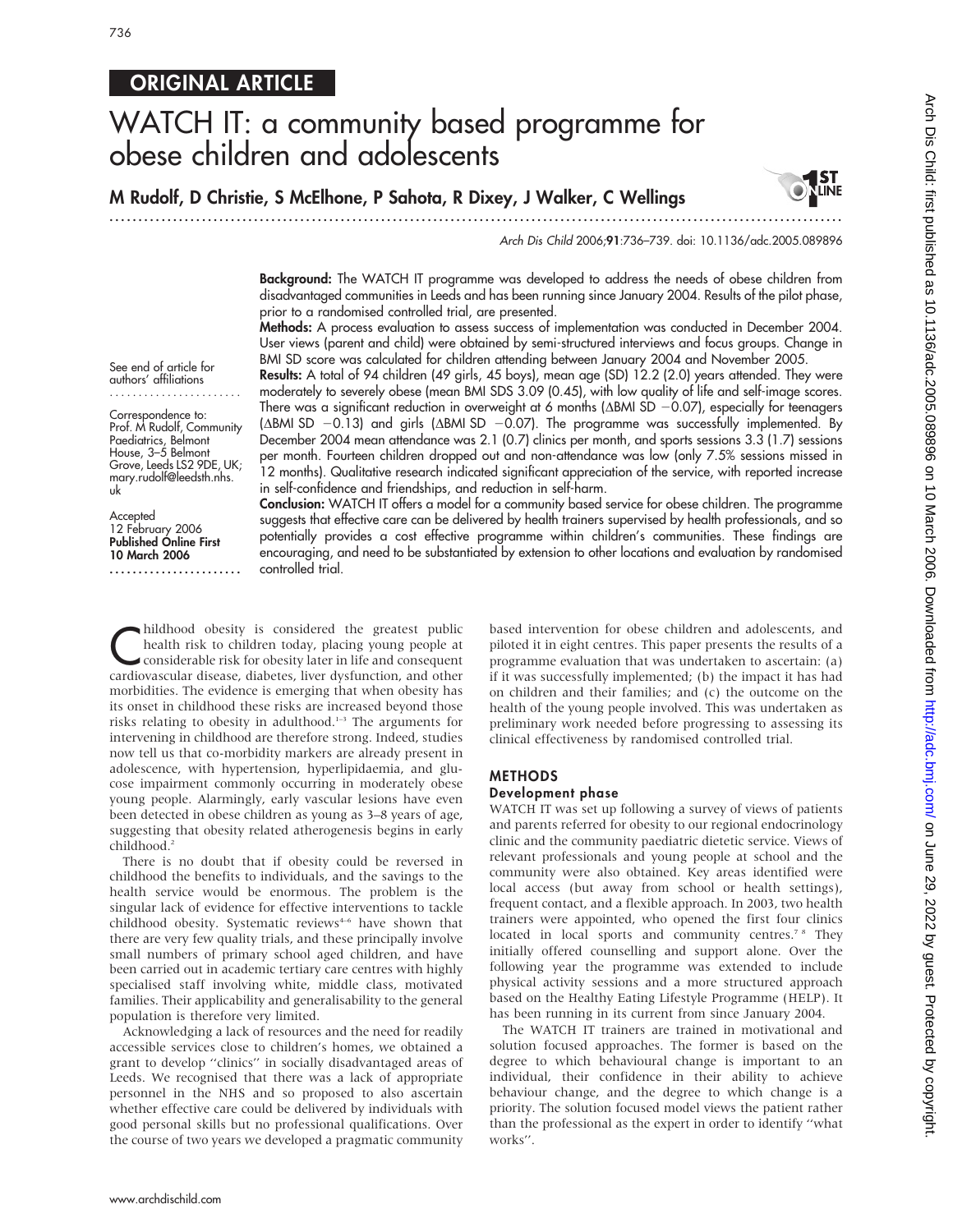HELP was originally developed by the second author (DC) for delivery by clinical psychologists, and was based on a successful programme developed for young people with difficult to control diabetes.<sup>9</sup> The approach and manual were modified specifically for WATCH IT, so it was appropriate for delivery by untrained professionals. The overall aim is to achieve weight maintenance, and the approach encourages young people and their families to focus on how to regulate eating behaviour, with a view to preventing weight cycling and binge eating. This is accompanied by a focus on active lifestyle and also addresses emotional wellbeing. Sessions include healthy eating information and ways to reduce sedentary behaviour and increase lifestyle activity levels. Activities make links between thoughts and emotional responses that contribute to overeating behaviours. Parents are a key part of the programme and are helped to identify and support progress.

In 2004 WATCH IT was extended to a further four centres, making a total of eight clinics. Five are situated in significantly disadvantaged areas (DETR index of multiple deprivation 29.2–47.7) of which two are severely disadvantaged (DETR index  $29.2-37.0$ ).<sup>10</sup> A process evaluation was completed at the end of the year, involving input from the first 48 users, and the service was adapted and moulded to its current form. Group parenting sessions were added with the content informed by the HELP approach.

#### Recruitment

Young people aged 8–16 years with a BMI above the 98th centile are eligible to enrol. Both parent and young person need to have fluent spoken English. Once enrolled they have a medical check by their GP. Due to the cognitive component of the programme, children with significant learning disability are screened for suitability to participate. Families are recruited by professional or self-referral. The programme initially received publicity through the local media on two occasions, which benefited recruitment.

#### The WATCH IT programme

WATCH IT aims to encourage lifestyle change by taking a motivational enhancement and solution focused approach, along with opportunity for physical activity. The programme has three components:

- N Frequent individual appointments (30 minutes, initially weekly) for the young person and parent for encouragement, support, and motivational counselling, using the HELP manual to guide content delivery
- N Group activity sessions lasting one hour, conducted weekly at a local sports centre
- N Group parenting sessions, once the individual appointments have reduced in frequency.

Families commit to attend for 3 months with an option to renew 3-monthly for a year. Clinics are located in sports or community centres and take place between 3 30 and 6 30 pm on four days per week. Hour long physical activity sessions are conducted by sports coaches who have been trained by the WATCH IT team, with support from the WATCH IT trainers.

The programme is staffed by part time health trainers, appointed for their personal qualities and communication skills, who receive ongoing support and supervision from a team leader (weekly), a dietician, a psychologist (monthly), and a paediatrician (periodically). They are provided with brief training in the solution focused approach, motivational interviewing, and basic nutrition and healthy lifestyle information during a two week induction period. Training in first aid and child protection is also provided. They are

provided with a WATCH IT training manual, the HELP manual, and attend further training in physical activity.

## The evaluation process

The evaluation was based on:

- N A process evaluation of the implementation
- User views
- Change in children's body mass indices.

The process evaluation was conducted by an independent researcher (PS) for the period January–December 2004. Measures included attendance by children and families at clinics and group sessions, the amount of support delivered by professional staff, and staff views obtained by interview.

User views were obtained by semi-structured interviews and focus groups held between April and June 2004. Fourteen boys and six girls were recruited from children attending for more than 3 months to ascertain their views on what they gained from WATCH IT and improvements they would like to see. Individual interviews lasted approximately 20 minutes, and focus groups of 6–8 children, approximately 40 minutes. A focused discussion was held in April 2005 with 36 parents and grandparents when they collected children from a residential weekend. All data were tape recorded, semi-transcribed, anonymised, then analysed using framework analysis.<sup>11</sup>

The primary quantitative outcome measure was change in overweight, calculated by comparing BMI SD score at entry to the programme, with that at 3 and 6 months. These data were analysed on measurements taken over the 23 month period from January 2004 to November 2005. Secondary outcomes related to psychological wellbeing: the self-image profile<sup>12</sup> and PedsQL quality of life questionnaires<sup>13</sup> were delivered at baseline and 6 months.

Lifestyle changes are also an important outcome. As there was no suitable dietary tool for use by children, and a modified food frequency questionnaire proved unreliable, we developed our own eating behaviour and activity questionnaire, which is now being piloted, along with accelerometers. These results are too preliminary to be presented here. All measures were obtained by the health trainer, as resources did not allow for independent assessors.

#### Ethics approval

Ethics approval was sought and gained from Leeds West Research Ethics Committee, for both the quantitative and qualitative aspects of the evaluation.

#### RESULTS

By January 2004 the programme had developed to its current form. Four health trainers were employed, running eight clinics in South and West Leeds, with physical activity sessions running at five sports centres. By November 2005, 94 children and teenagers (49 girls, 45 boys), mean age (SD) 12.2 (2.0) years, had participated for varying periods of time.

#### Baseline data

Baseline measures indicated that they were moderately to severely obese (mean BMI SD 3.09, SD 0.45). Fourteen children had a BMI SD score greater than 3.5. The Quality of Life scores were 65.5 (SD 17.0) showing significant impairment, as previously reported.<sup>14</sup> These scores were on a par with obese American youth (67.0, SD 16.3), and significantly lower than healthy weight American youth (83.0, SD 14.8) and children with cancer (72.2, SD 16.4).<sup>15</sup> Self-image profile scores were also impaired; when compared with data from a population of Leeds schoolchildren of the same sex and age, WATCH IT children had significantly greater negative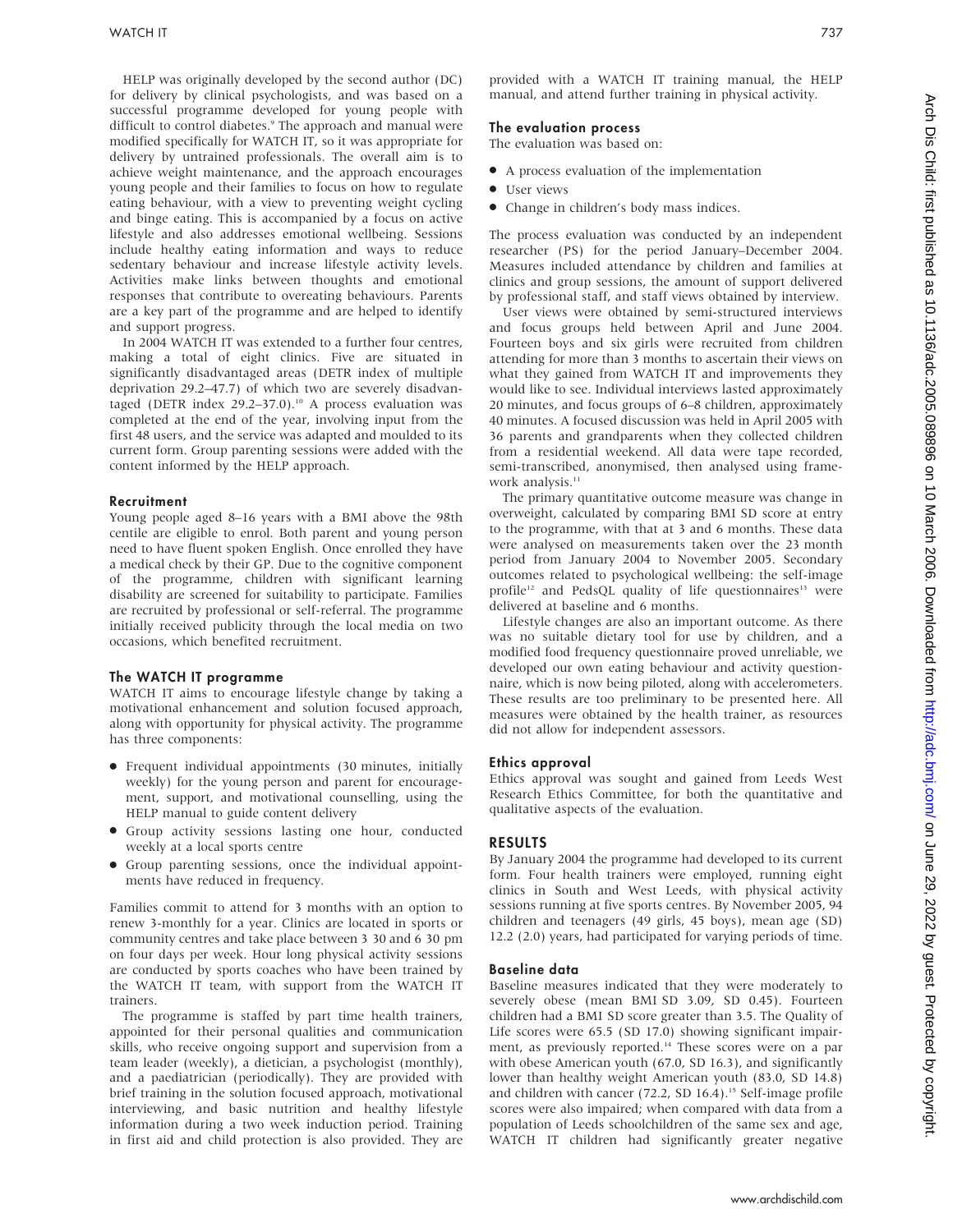self-image scores  $(33.8 \pm 15.4 \text{ v } 25.6 \pm 11.7, \text{ p } < 0.01)$  and poorer self-esteem scores  $(39.9 \pm 23.8 \text{ v } 31.9 \pm 15.9)$ . Scores for positive self-image were low but did not reach statistical significance.

#### Process evaluation of the implementation

The process evaluation took place during 2004. Over this 12 month period, 61 families attended; 819 clinic appointments were kept, 98 (12%) were cancelled. On only 62 (7.5%) occasions did participants fail to attend without prior notification. This figure needs to be compared with data from general paediatric outpatient clinics where more than 20–30% DNA (did not attend) rates are common.<sup>16</sup> Children attended on average 2.1 (0.7) clinics per month and 3.3 (1.7) sports sessions. By December 2004, 14 (21%) of the participants had discontinued attendance; 31 opted to attend for more than 6 months.

#### Users' views

Detailed results from the interviews and focus groups are reported elsewhere.17 Parents described how WATCH IT had made a dramatic difference to many of the children. They reported high levels of misery, bullying, and school problems in their children at the outset. Many had found friendship, were accepted, and felt that they could be normal at WATCH IT. They also reported that self-confidence and self-esteem had increased. Some children had developed friendships that spilled over outside of the WATCH IT sessions themselves. Self-harming in some children had stopped. The children expressed their initial reticence in attending, and a positive attitude towards the programme. They appreciated the approach taken by the health trainers and compared it with previous unsatisfactory encounters they had had with health professionals.

#### Change in BMI SD scores

Of the 94 children who participated in the programme between January 2004 to November 2005, 22 had discontinued attendance by 3 months, and a further 12 did not opt to extend participation from 3 to 6 months (fig 1). Most of the children who had discontinued attending were children who had enrolled in the early months of 2004 when the programme was less well established. Reasons given included transportation difficulties, clash with mosque times, and family illness. Twelve children had not participated long enough to be measured at 6 months, of whom four had not yet reached 3 months. Follow up BMI data were therefore available on 68 children at 3 months, and 48 children at 6 months.



Figure 1 Change in BMI SD score in 94 children (49 girls, 45 boys) attending the WATCH IT programme for obese children (n = 68 at 3 months and 48 at 6 months).

Fifty four per cent of children at 3 months and 71% at 6 months had shown a decrease in BMI SDS scores. Change in mean BMI SD at 3 months was  $-0.01$  (SD 0.12, p = NS). By 6 months it had shown a significant decrease (mean change  $-0.07$ , SD 0.16,  $p < 0.01$ ). The mean change in BMI SD at 6 months was greater for girls  $(-0.07, SD 0.14,$  $p = 0.02$ ), and for participants aged 13 years and over  $(-0.13, 0.15)$ SD 0.14,  $p < 0.01$ ).

## **DISCUSSION**

To date the evidence base for interventions for childhood obesity is limited. No trials have been published in the UK, and the few that are of adequate quality to be included in systematic reviews are mostly from academic centres in the United States. WATCH IT was set up to ascertain if it was possible to establish a service for obese children and teenagers in their own communities. At the outset, and in order to ensure families' needs were met, potential users, and other young people were surveyed for their views regarding location, and more importantly what they wished to be offered.

The data collected at baseline indicated that the service attracted boys and girls from across the entire eligible age range. The misery that many of these young people experience was reflected in both the low quality of life and self-image scores found by questionnaire, and also strongly emerged in qualitative research undertaken with their parents.

The process evaluation undertaken in the first year showed that WATCH IT was implemented well, and the attendance levels were excellent, in itself indicating families' value of the programme. The qualitative research confirmed that the programme was appreciated, particularly in terms of the increase in self-confidence and self-esteem experienced by the children, and the friendships they made.

The achievement of a statistically significant reduction in body mass index is extremely encouraging, especially as BMI (the only feasible clinical measure for adiposity) does not take into account an increase in muscle mass that is likely to occur with increased physical activity. Our findings are all the more encouraging, given the setting. Not only was this a pragmatic intervention in community facilities, but clinics were sited in disadvantaged areas. One might reasonably presume that better results are achievable in well off communities. While the change is not dramatic in absolute terms, it is important to emphasise that control data are needed to interpret the figures. Some comparison can be made by our analysis of data from 30 children referred to our hospital outpatient clinic for obesity. In this sample there was a mean increase of 0.2 SD over a similar period of time.

Of equal importance as the impact the programme had on the children, is the finding that effective care can be delivered by individuals who have no health professional qualifications. Our health trainers were selected for their personal qualities and were provided with a minimum of training. We feel that the key to their success in this demanding work was their working within a team with a dedicated leader and regular supervision by health professionals. The finding that non-professionals can work effectively in this area has particular importance given the government's commitment to introducing a ''personal trainer'' workforce into the NHS.

This paper would not be complete without some allusion to difficulties encountered in setting up the programme and conducting the evaluation. While there was plenty of good will, untold time and energy was expended in liaising with NHS and leisure services to ensure that the programme, which was supported by short term research funds, was incorporated into management structures. Working across agencies had its difficulties, and sports coaches and facilities were not always available as promised. The costs principally